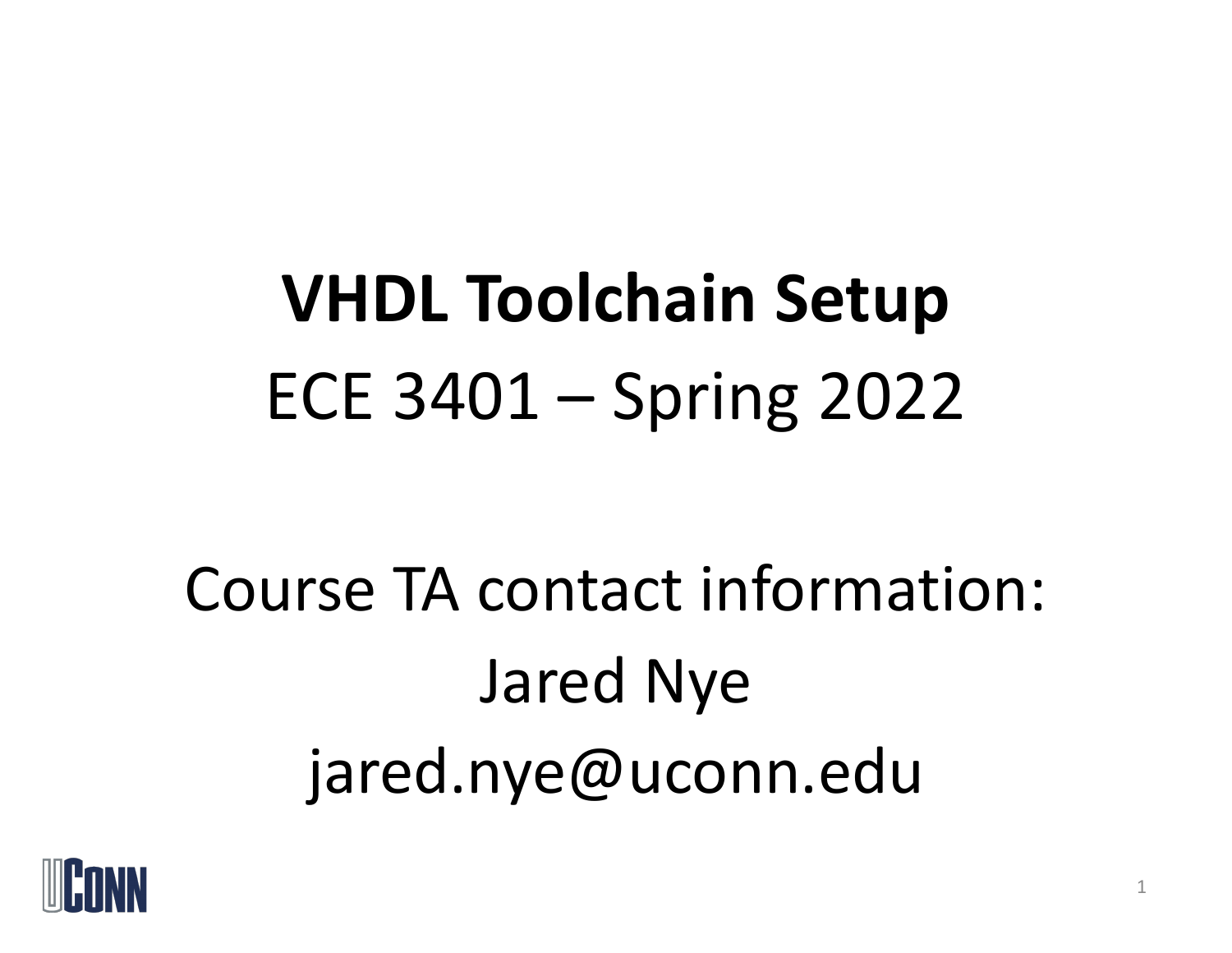#### Xilinx Vivado

- Digital designs written in VHDL/Verilog need to be synthesized. We will use Xilinx Vivado for the programming assignments in this course.
- 1. You can use the computers in ITE 134 and 138, where it is pre-installed
	- Login to the computers with your NetID login and password, then start Vivado 2020.1
- 2. You can use *UConn AnyWare*, where it is also pre-installed
	- Login to Engineering Desktop with your NetID login and password, then start Vivado 2020.1
- 3. [You can install Xilinx on your personal computers, by downloading the Xilinx](https://www.xilinx.com/products/design-tools/vivado/vivado-webpack.html) **Webpack**
	- **Obtain the free ISE WebPACK license**

*\*While we are online, steps 2 or 3 must be used*

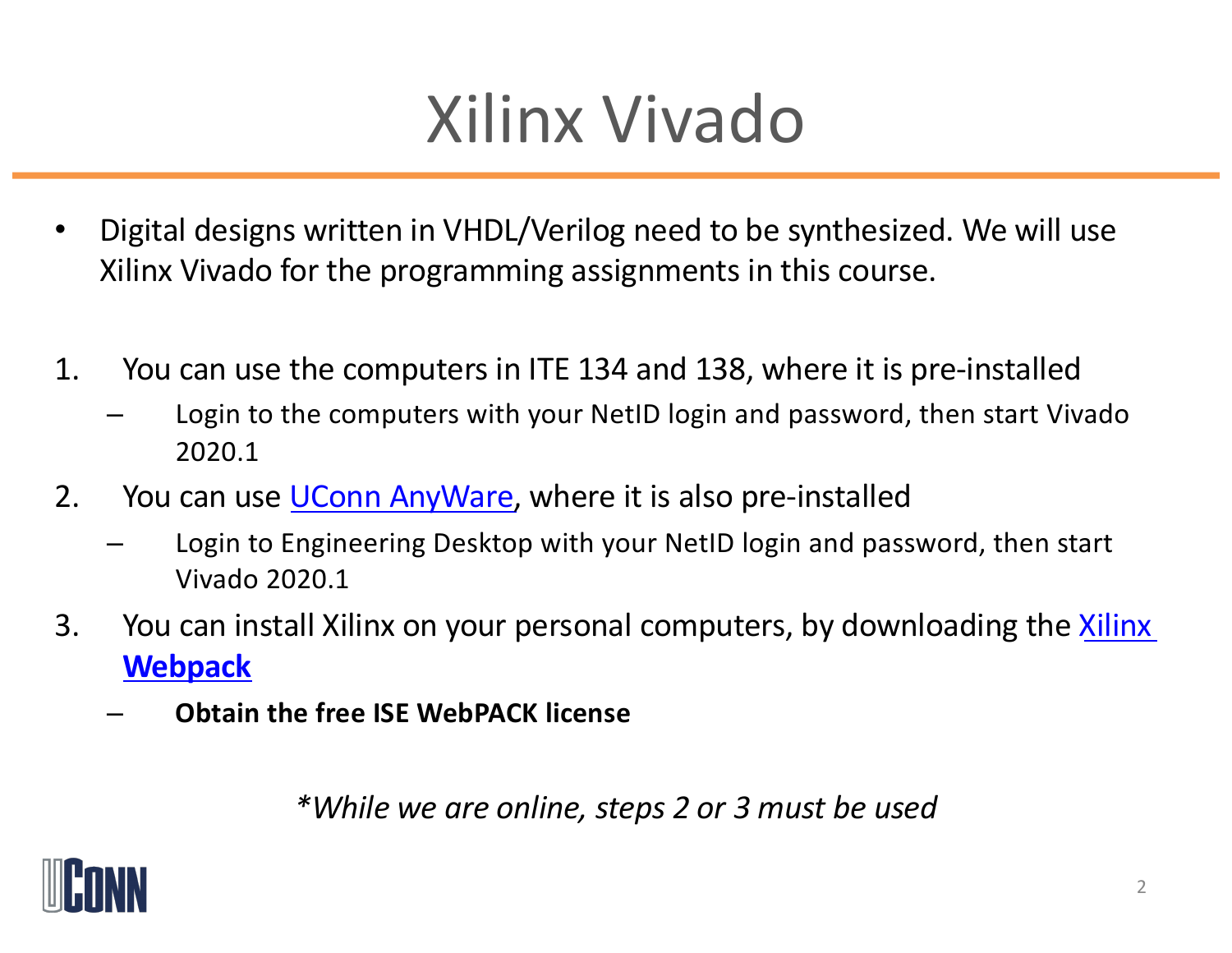## Xilinx Vivado Download

- Register on Xilinx online and download the Vivado Design Suite installer (many GBs)
- Once the Xilinx File is downloaded, extract it and run the xsetup executable. Then Click next and set the destination folder. Finally, select WebPack from the list to install it
	- Your installation folder will take ~**8+ GB**
	- Including the installer, you need many GBs of disk space. However, you can remove the installer once Vivado is completely installed

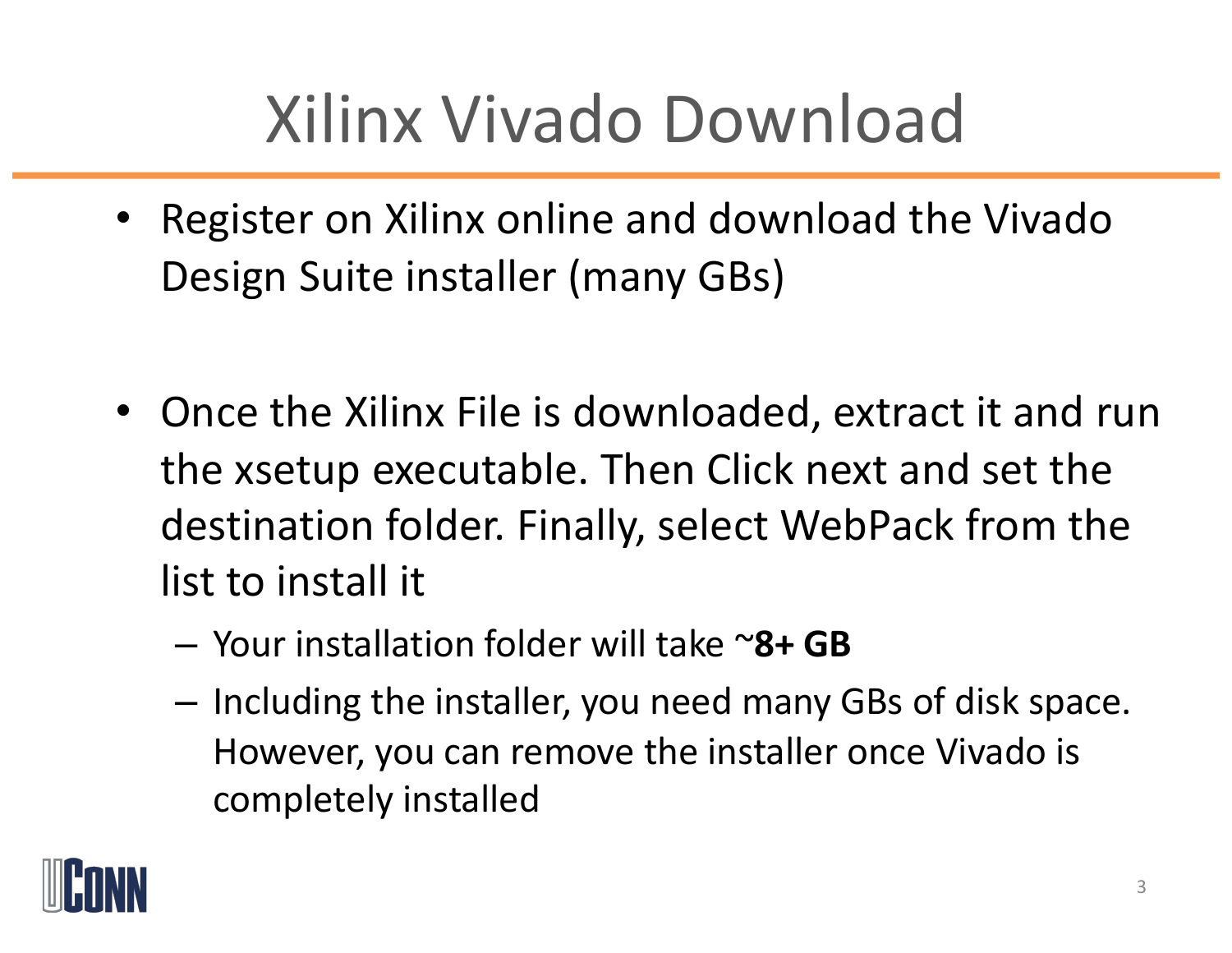## Operating System Changes

- Xilinx supports Windows and Linux, so you should have no problem installing and running it on them
- For MAC OSX, you must install a virtual machine (any would work, VirtualBox is free), and then port a Windows virtual machine on it.
- Then install Xilinx on that virtual machine with ease